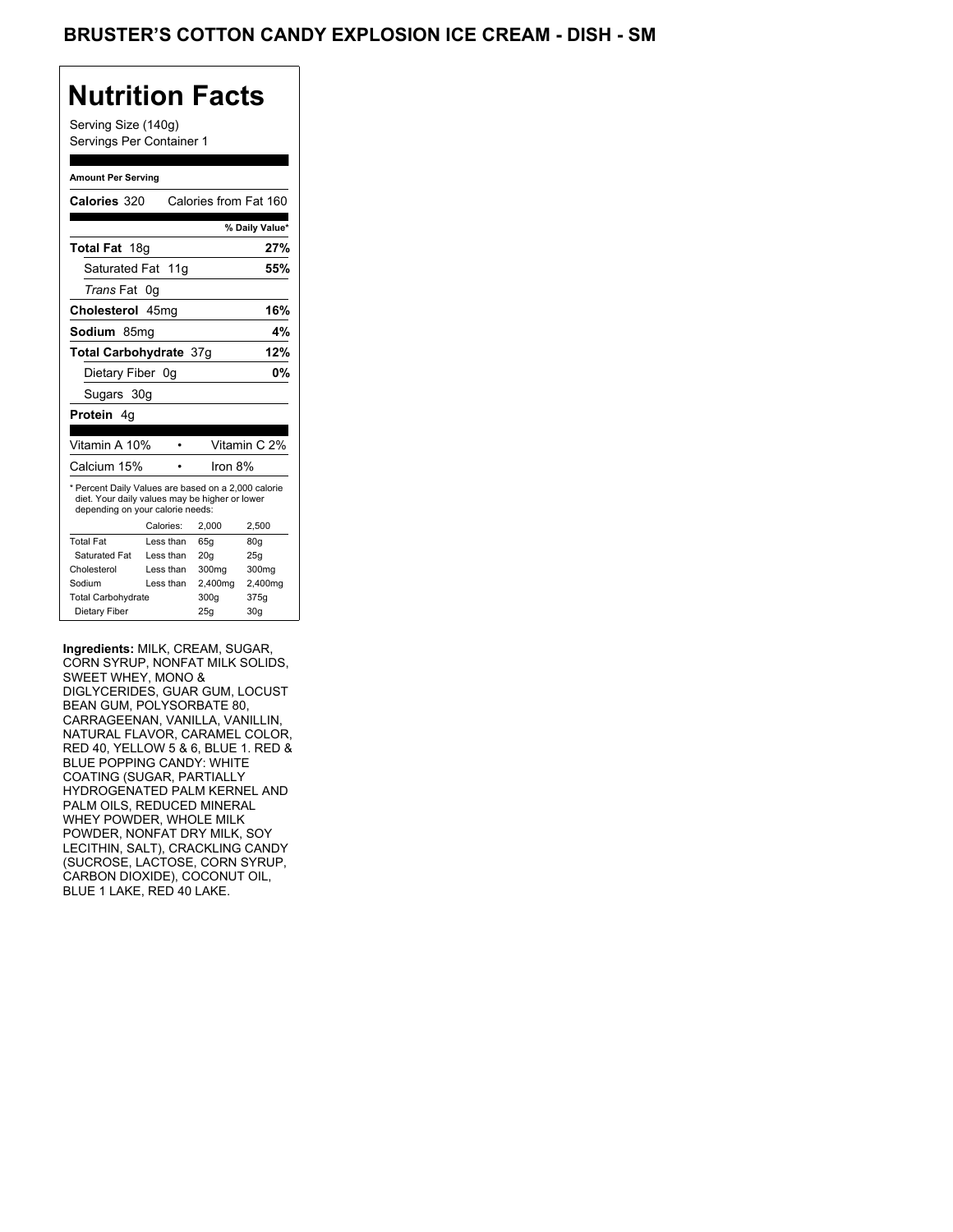### Brusters Cotton Candy Ice, Dish Regular +1 Explosion IC, Dish Regular +1

## Nutrition Facts

### Amount Per Serving

| <b>Nutrition Facts</b>                                                                                                                                                                                                                                                                                                                                                                                                                                                                                                                                  |                        |                       |                 |
|---------------------------------------------------------------------------------------------------------------------------------------------------------------------------------------------------------------------------------------------------------------------------------------------------------------------------------------------------------------------------------------------------------------------------------------------------------------------------------------------------------------------------------------------------------|------------------------|-----------------------|-----------------|
| Serving Size (210g)                                                                                                                                                                                                                                                                                                                                                                                                                                                                                                                                     |                        |                       |                 |
| Servings Per Container 1                                                                                                                                                                                                                                                                                                                                                                                                                                                                                                                                |                        |                       |                 |
| Amount Per Serving                                                                                                                                                                                                                                                                                                                                                                                                                                                                                                                                      |                        |                       |                 |
| Calories 490                                                                                                                                                                                                                                                                                                                                                                                                                                                                                                                                            |                        | Calories from Fat 240 |                 |
|                                                                                                                                                                                                                                                                                                                                                                                                                                                                                                                                                         |                        |                       | % Daily Value*  |
| Total Fat 27g                                                                                                                                                                                                                                                                                                                                                                                                                                                                                                                                           |                        |                       | 41%             |
| Saturated Fat 17g                                                                                                                                                                                                                                                                                                                                                                                                                                                                                                                                       |                        |                       | 83%             |
| Trans Fat 0g                                                                                                                                                                                                                                                                                                                                                                                                                                                                                                                                            |                        |                       |                 |
| Cholesterol 70mg                                                                                                                                                                                                                                                                                                                                                                                                                                                                                                                                        |                        |                       | 23%             |
| Sodium 130mg                                                                                                                                                                                                                                                                                                                                                                                                                                                                                                                                            |                        |                       | 5%              |
| Total Carbohydrate 55g                                                                                                                                                                                                                                                                                                                                                                                                                                                                                                                                  |                        |                       | 18%             |
| Dietary Fiber 0g                                                                                                                                                                                                                                                                                                                                                                                                                                                                                                                                        |                        |                       | 0%              |
| Sugars 45g                                                                                                                                                                                                                                                                                                                                                                                                                                                                                                                                              |                        |                       |                 |
| Protein 6g                                                                                                                                                                                                                                                                                                                                                                                                                                                                                                                                              |                        |                       |                 |
| Vitamin A 15%                                                                                                                                                                                                                                                                                                                                                                                                                                                                                                                                           | $\bullet$              |                       | Vitamin C 4%    |
| Calcium 20%                                                                                                                                                                                                                                                                                                                                                                                                                                                                                                                                             | $\bullet$              | Iron 10%              |                 |
| * Percent Daily Values are based on a 2,000 calorie<br>diet. Your daily values may be higher or lower                                                                                                                                                                                                                                                                                                                                                                                                                                                   |                        |                       |                 |
| depending on your calorie needs:                                                                                                                                                                                                                                                                                                                                                                                                                                                                                                                        | Calories:              | 2,000                 | 2,500           |
| <b>Total Fat</b><br>Saturated Fat                                                                                                                                                                                                                                                                                                                                                                                                                                                                                                                       | Less than<br>Less than | 65g<br>20g            | 80g<br>25g      |
| Cholesterol                                                                                                                                                                                                                                                                                                                                                                                                                                                                                                                                             | Less than              | 300mg                 | 300mg           |
| Sodium<br><b>Total Carbohydrate</b>                                                                                                                                                                                                                                                                                                                                                                                                                                                                                                                     | Less than              | 2,400mg<br>300g       | 2,400mg<br>375g |
| Dietary Fiber                                                                                                                                                                                                                                                                                                                                                                                                                                                                                                                                           |                        | 25g                   | 30 <sub>g</sub> |
| CORN SYRUP, NONFAT MILK SOLIDS,<br>SWEET WHEY, MONO &<br>DIGLYCERIDES, GUAR GUM, LOCUST<br>BEAN GUM, POLYSORBATE 80,<br>CARRAGEENAN, VANILLA, VANILLIN,<br>NATURAL FLAVOR, CARAMEL COLOR,<br>RED 40, YELLOW 5 & 6, BLUE 1. RED &<br>BLUE POPPING CANDY: WHITE<br>COATING (SUGAR, PARTIALLY<br>HYDROGENATED PALM KERNEL AND<br>PALM OILS, REDUCED MINERAL<br>WHEY POWDER, WHOLE MILK<br>POWDER, NONFAT DRY MILK, SOY<br>LECITHIN, SALT), CRACKLING CANDY<br>(SUCROSE, LACTOSE, CORN SYRUP,<br>CARBON DIOXIDE), COCONUT OIL,<br>BLUE 1 LAKE, RED 40 LAKE. |                        |                       |                 |
|                                                                                                                                                                                                                                                                                                                                                                                                                                                                                                                                                         |                        |                       |                 |
|                                                                                                                                                                                                                                                                                                                                                                                                                                                                                                                                                         |                        |                       |                 |
|                                                                                                                                                                                                                                                                                                                                                                                                                                                                                                                                                         |                        |                       |                 |
|                                                                                                                                                                                                                                                                                                                                                                                                                                                                                                                                                         |                        |                       |                 |
|                                                                                                                                                                                                                                                                                                                                                                                                                                                                                                                                                         |                        |                       |                 |
|                                                                                                                                                                                                                                                                                                                                                                                                                                                                                                                                                         |                        |                       |                 |
|                                                                                                                                                                                                                                                                                                                                                                                                                                                                                                                                                         |                        |                       |                 |
|                                                                                                                                                                                                                                                                                                                                                                                                                                                                                                                                                         |                        |                       |                 |
|                                                                                                                                                                                                                                                                                                                                                                                                                                                                                                                                                         |                        |                       |                 |
|                                                                                                                                                                                                                                                                                                                                                                                                                                                                                                                                                         |                        |                       |                 |
|                                                                                                                                                                                                                                                                                                                                                                                                                                                                                                                                                         |                        |                       |                 |
|                                                                                                                                                                                                                                                                                                                                                                                                                                                                                                                                                         |                        |                       |                 |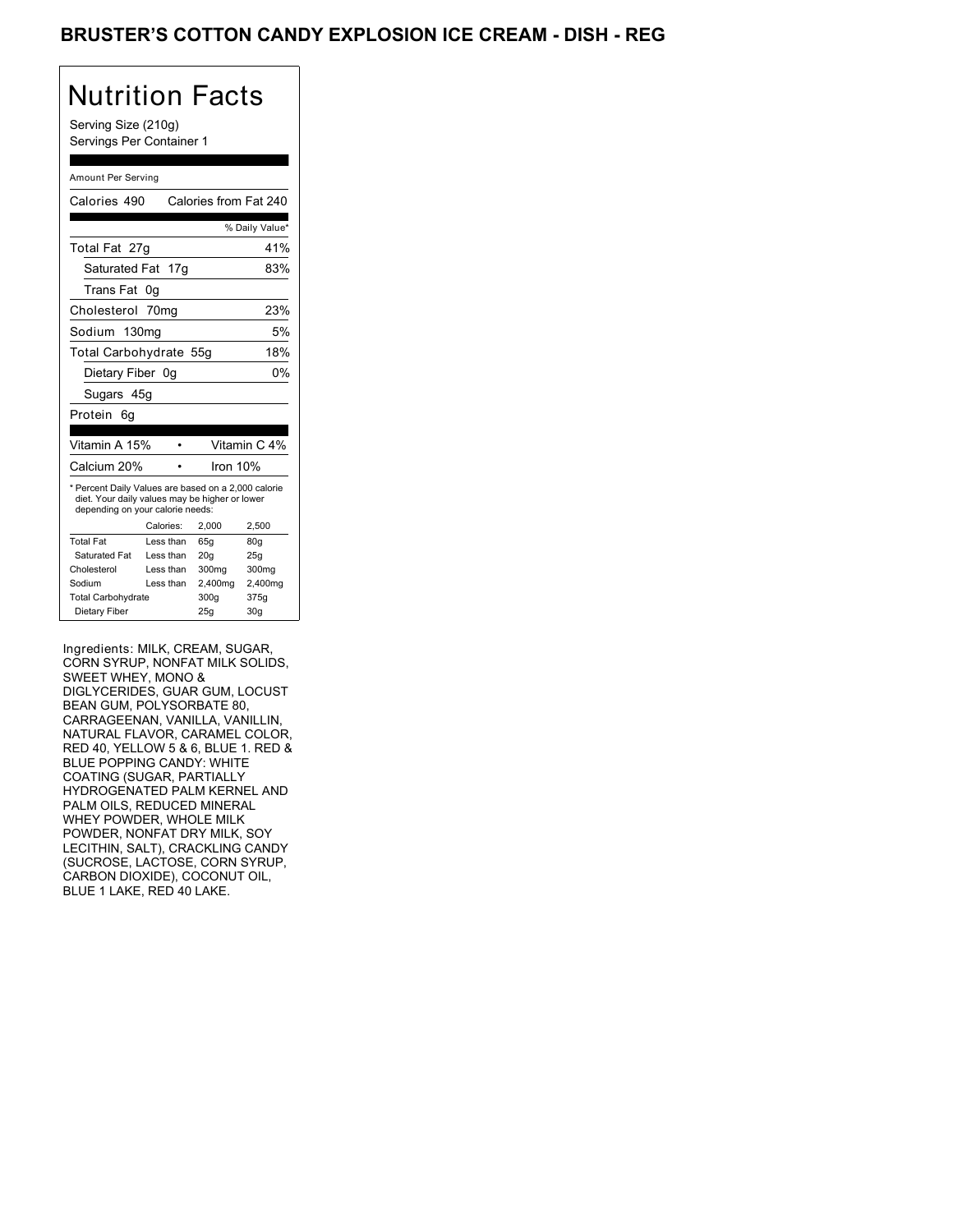### Brusters Cotton Candy Ice, Dish Regular +2 Explosion IC, Dish Regular +2

# Nutrition Facts

#### Amount Per Serving

| Serving Size (280g)<br>Servings Per Container 1<br>Amount Per Serving<br>Calories 650<br>Calories from Fat 320<br>% Daily Value*<br>Total Fat 36g<br>55%<br>111%<br>Saturated Fat 22g<br>Trans Fat 0g<br>31%<br>Cholesterol 95mg<br>7%<br>Sodium 170mg<br>25%<br>Total Carbohydrate 74g<br>0%<br>Dietary Fiber 0g<br>Sugars 60g<br>Vitamin A 20%<br>Vitamin C 6%<br>$\bullet$<br>Calcium 25%<br>Iron 15%<br>$\bullet$<br>* Percent Daily Values are based on a 2,000 calorie                                                                            |
|---------------------------------------------------------------------------------------------------------------------------------------------------------------------------------------------------------------------------------------------------------------------------------------------------------------------------------------------------------------------------------------------------------------------------------------------------------------------------------------------------------------------------------------------------------|
|                                                                                                                                                                                                                                                                                                                                                                                                                                                                                                                                                         |
|                                                                                                                                                                                                                                                                                                                                                                                                                                                                                                                                                         |
|                                                                                                                                                                                                                                                                                                                                                                                                                                                                                                                                                         |
|                                                                                                                                                                                                                                                                                                                                                                                                                                                                                                                                                         |
|                                                                                                                                                                                                                                                                                                                                                                                                                                                                                                                                                         |
|                                                                                                                                                                                                                                                                                                                                                                                                                                                                                                                                                         |
|                                                                                                                                                                                                                                                                                                                                                                                                                                                                                                                                                         |
|                                                                                                                                                                                                                                                                                                                                                                                                                                                                                                                                                         |
|                                                                                                                                                                                                                                                                                                                                                                                                                                                                                                                                                         |
|                                                                                                                                                                                                                                                                                                                                                                                                                                                                                                                                                         |
|                                                                                                                                                                                                                                                                                                                                                                                                                                                                                                                                                         |
|                                                                                                                                                                                                                                                                                                                                                                                                                                                                                                                                                         |
|                                                                                                                                                                                                                                                                                                                                                                                                                                                                                                                                                         |
|                                                                                                                                                                                                                                                                                                                                                                                                                                                                                                                                                         |
|                                                                                                                                                                                                                                                                                                                                                                                                                                                                                                                                                         |
|                                                                                                                                                                                                                                                                                                                                                                                                                                                                                                                                                         |
| diet. Your daily values may be higher or lower                                                                                                                                                                                                                                                                                                                                                                                                                                                                                                          |
| depending on your calorie needs:<br>2,000<br>2,500<br>Calories:                                                                                                                                                                                                                                                                                                                                                                                                                                                                                         |
| 65g<br>80g<br>Less than                                                                                                                                                                                                                                                                                                                                                                                                                                                                                                                                 |
| Less than<br>20g<br>25g<br>Less than<br>300mg<br>300mg                                                                                                                                                                                                                                                                                                                                                                                                                                                                                                  |
| Less than<br>2,400mg<br>2,400mg                                                                                                                                                                                                                                                                                                                                                                                                                                                                                                                         |
| 300g<br>375g<br><b>Total Carbohydrate</b><br>25g<br>30 <sub>g</sub>                                                                                                                                                                                                                                                                                                                                                                                                                                                                                     |
| CORN SYRUP, NONFAT MILK SOLIDS,<br>SWEET WHEY, MONO &<br>DIGLYCERIDES, GUAR GUM, LOCUST<br>BEAN GUM, POLYSORBATE 80,<br>CARRAGEENAN, VANILLA, VANILLIN,<br>NATURAL FLAVOR, CARAMEL COLOR,<br>RED 40, YELLOW 5 & 6, BLUE 1. RED &<br>BLUE POPPING CANDY: WHITE<br>COATING (SUGAR, PARTIALLY<br>HYDROGENATED PALM KERNEL AND<br>PALM OILS, REDUCED MINERAL<br>WHEY POWDER, WHOLE MILK<br>POWDER, NONFAT DRY MILK, SOY<br>LECITHIN, SALT), CRACKLING CANDY<br>(SUCROSE, LACTOSE, CORN SYRUP,<br>CARBON DIOXIDE), COCONUT OIL,<br>BLUE 1 LAKE, RED 40 LAKE. |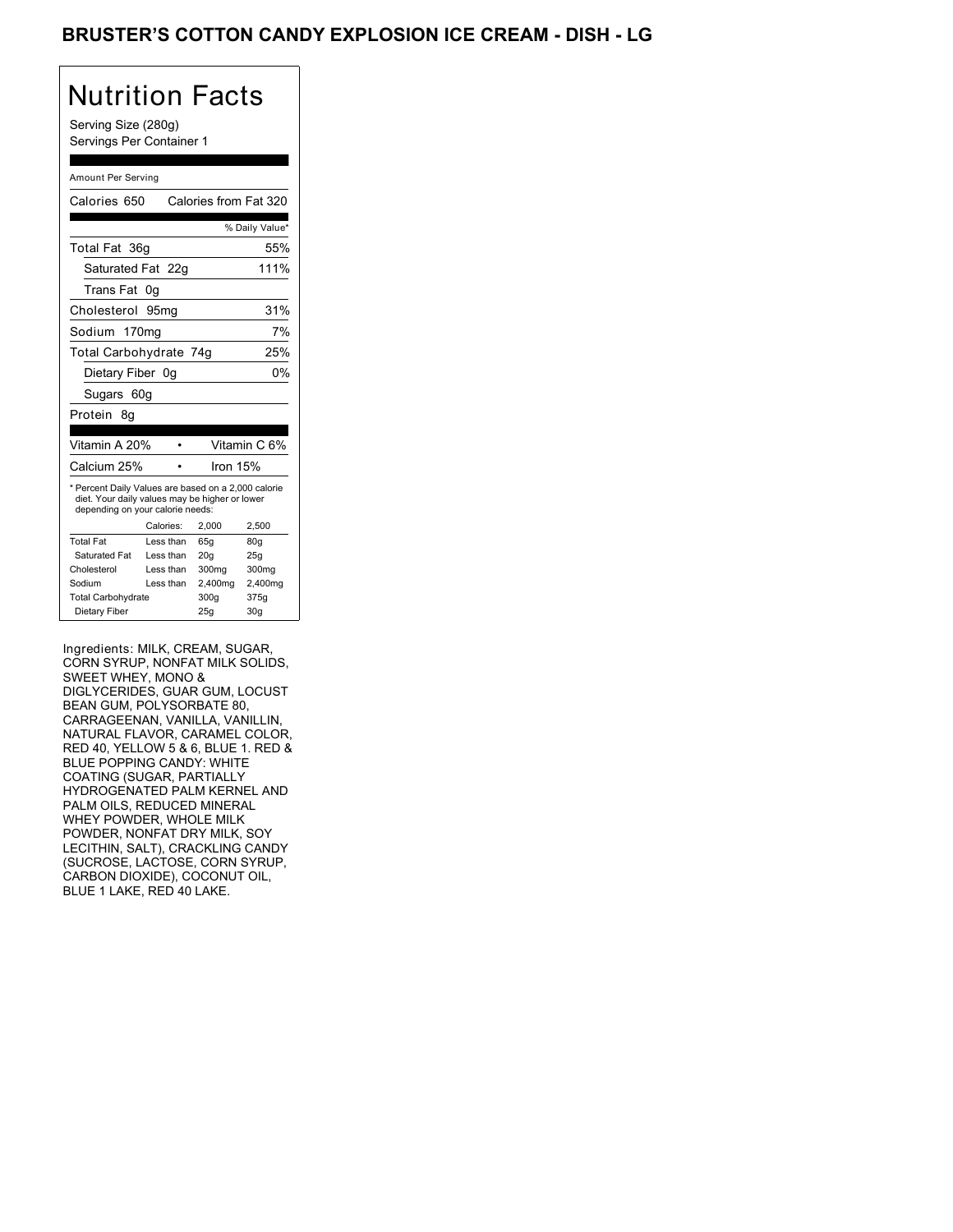### BRUSTER COUTOR CARDY EXPLOS

## Nutrition Facts

#### Amount Per Serving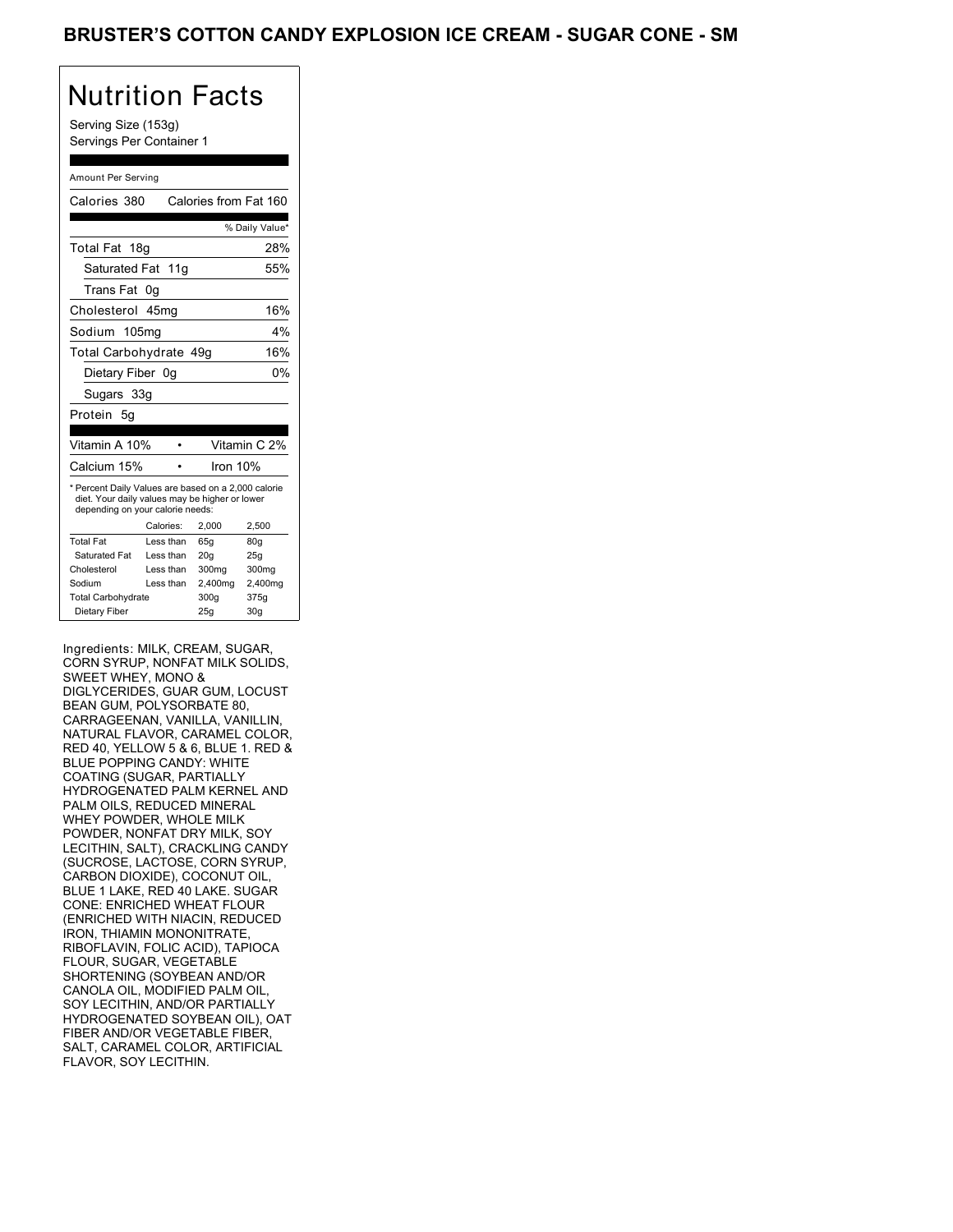### BRUSTER O OUTTON CANDY EXILLOUR

## Nutrition Facts

### Amount Per Serving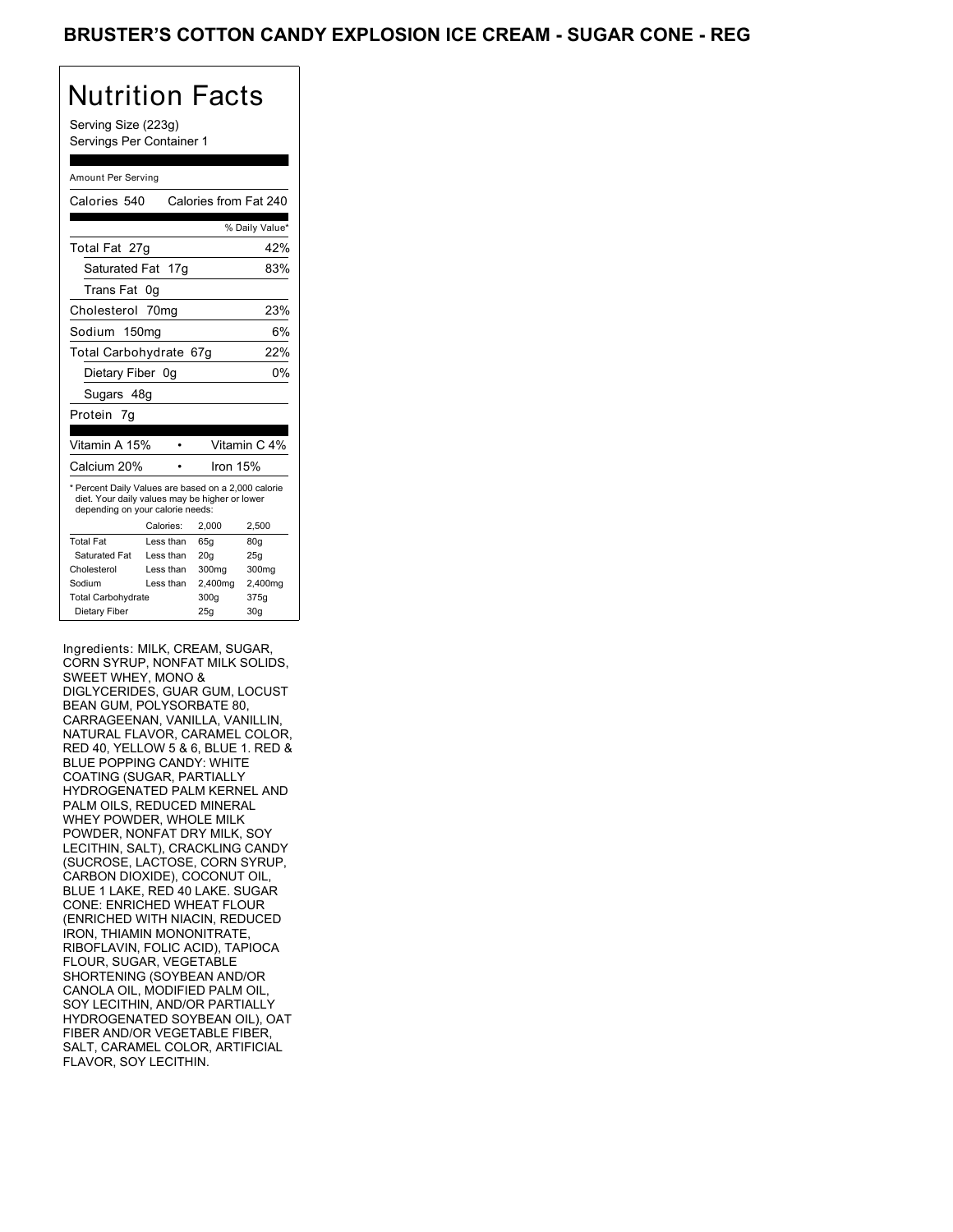### BRUSTER O OUTTON CANDY EXILLOUR

## Nutrition Facts

#### Amount Per Serving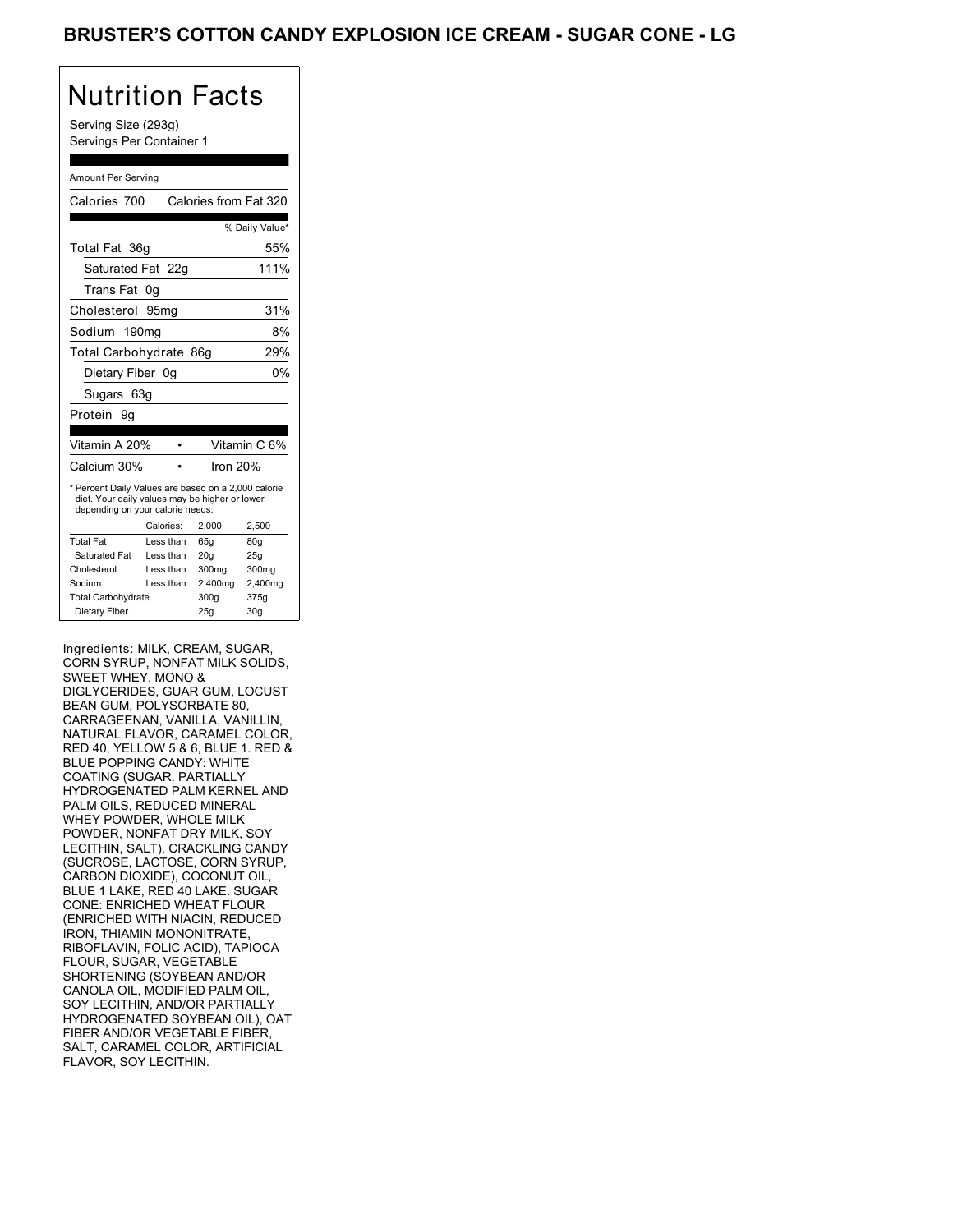### BROSTER COUTOR CARDY EXPLOS

## Nutrition Facts

Serving Size (146g) Servings Per Container 1

#### Amount Per Serving

| Calories 350                                                                                                                              |                 | Calories from Fat 160 |                 |  |  |
|-------------------------------------------------------------------------------------------------------------------------------------------|-----------------|-----------------------|-----------------|--|--|
|                                                                                                                                           |                 |                       | % Daily Value*  |  |  |
| Total Fat                                                                                                                                 | 18 <sub>g</sub> |                       | 28%             |  |  |
| Saturated Fat 11g                                                                                                                         |                 |                       | 55%             |  |  |
| Trans Fat                                                                                                                                 | 0g              |                       |                 |  |  |
| Cholesterol 45mg                                                                                                                          |                 |                       | 16%             |  |  |
| Sodium 95mq                                                                                                                               |                 |                       | 4%              |  |  |
| Total Carbohydrate 42g<br>14%                                                                                                             |                 |                       |                 |  |  |
| 0%<br>Dietary Fiber 0g                                                                                                                    |                 |                       |                 |  |  |
| Sugars 30g                                                                                                                                |                 |                       |                 |  |  |
| Protein 5g                                                                                                                                |                 |                       |                 |  |  |
|                                                                                                                                           |                 |                       |                 |  |  |
| Vitamin A 10%                                                                                                                             |                 |                       | Vitamin C 2%    |  |  |
| Calcium 15%                                                                                                                               |                 |                       | Iron 10%        |  |  |
| * Percent Daily Values are based on a 2,000 calorie<br>diet. Your daily values may be higher or lower<br>depending on your calorie needs: |                 |                       |                 |  |  |
|                                                                                                                                           | Calories:       | 2,000                 | 2,500           |  |  |
| <b>Total Fat</b>                                                                                                                          | Less than       | 65g                   | 80 <sub>g</sub> |  |  |
| Saturated Fat                                                                                                                             | Less than       | 20q                   | 25g             |  |  |
| Cholesterol                                                                                                                               | Less than       | 300mg                 | 300mg           |  |  |
| Sodium                                                                                                                                    | Less than       | 2,400mg               | 2,400mg         |  |  |
| <b>Total Carbohydrate</b>                                                                                                                 |                 | 300g                  | 375g            |  |  |
| Dietary Fiber                                                                                                                             |                 | 25g                   | 30 <sub>q</sub> |  |  |

Ingredients: MILK, CREAM, SUGAR, CORN SYRUP, NONFAT MILK SOLIDS, SWEET WHEY, MONO & DIGLYCERIDES, GUAR GUM, LOCUST BEAN GUM, POLYSORBATE 80, CARRAGEENAN, VANILLA, VANILLIN, NATURAL FLAVOR, CARAMEL COLOR, RED 40, YELLOW 5 & 6, BLUE 1. RED & BLUE POPPING CANDY: WHITE COATING (SUGAR, PARTIALLY HYDROGENATED PALM KERNEL AND PALM OILS, REDUCED MINERAL WHEY POWDER, WHOLE MILK POWDER, NONFAT DRY MILK, SOY LECITHIN, SALT), CRACKLING CANDY (SUCROSE, LACTOSE, CORN SYRUP, CARBON DIOXIDE), COCONUT OIL, BLUE 1 LAKE, RED 40 LAKE. CAKE CONE: ENRICHED WHEAT FLOUR (ENRICHED WITH NIACIN, REDUCED IRON, THIAMIN MONONITRATE, RIBOFLAVIN, FOLIC ACID), TAPIOCA FLOUR, SUGAR, VEGETABLE OIL SHORTENING (SOYBEAN AND/OR CANOLA OIL, MODIFIED PALM OIL, SOY LECITHIN, AND/OR PARTIALLY HYDROGENATED SOYBEAN OIL), LEAVENING (SODIUM BICARBONATE, AMMONIUM BICARBONATE), SALT, NATURAL FLAVOR, ANNATTO (VEGETABLE COLOR). **ERUSTER'S COTTON CANDY EXPLOSION ICE CREAM - CAKE CONE - SM**<br>
Notificantly find the context of the context of the context of the context of the context of the context of the context of the context of the context of the c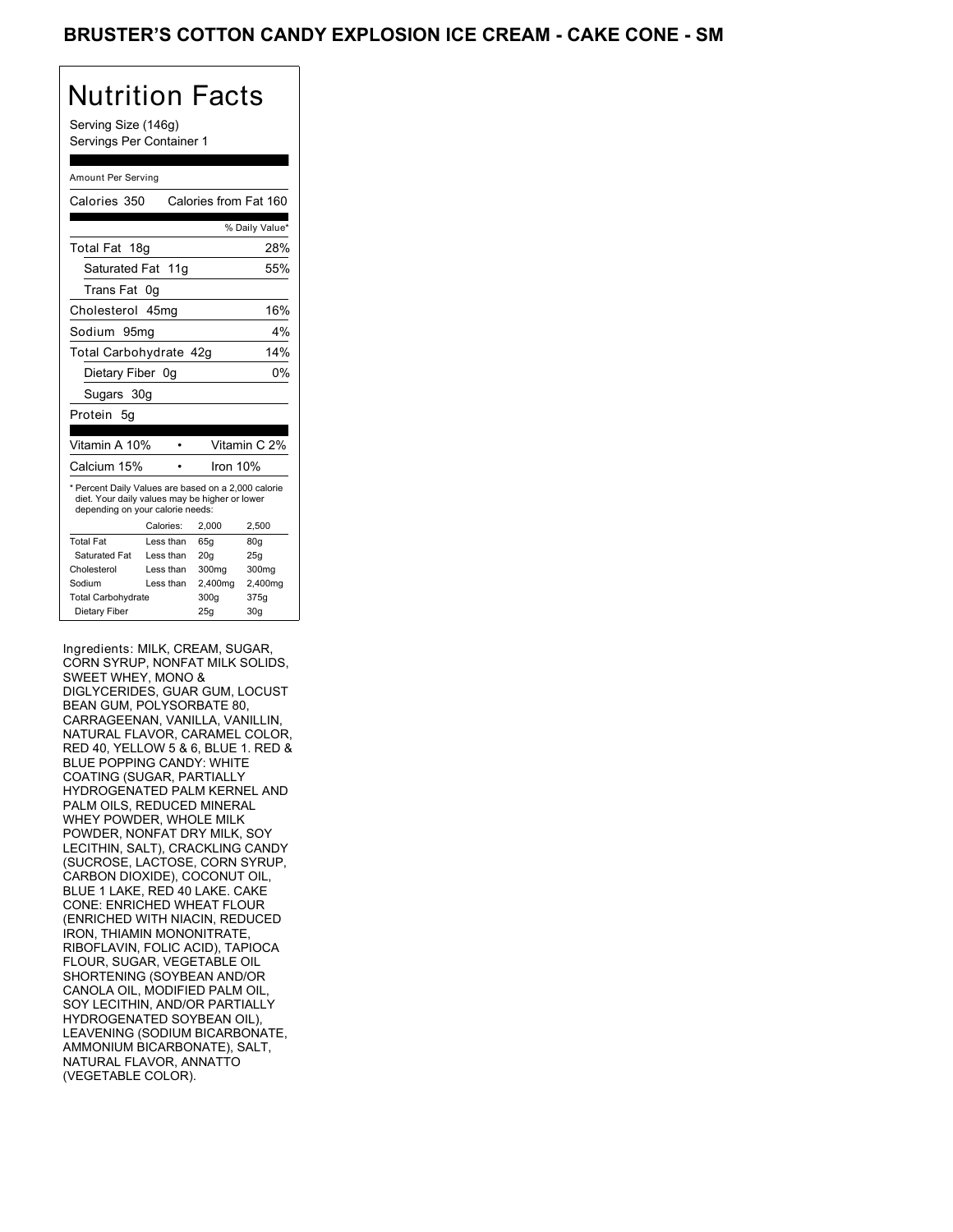### BRUSTER O OUTTUR UARDT EAT EUCH

## Nutrition Facts

Serving Size (216g) Servings Per Container 1

### Amount Per Serving

| Calories 510                                                                                                                              |           | Calories from Fat 240 |                 |  |
|-------------------------------------------------------------------------------------------------------------------------------------------|-----------|-----------------------|-----------------|--|
|                                                                                                                                           |           |                       | % Daily Value*  |  |
| Total Fat 27g                                                                                                                             |           |                       | 41%             |  |
| Saturated Fat                                                                                                                             | 17g       |                       | 83%             |  |
| Trans Fat                                                                                                                                 | 0g        |                       |                 |  |
| Cholesterol 70mg                                                                                                                          |           |                       | 23%             |  |
| Sodium                                                                                                                                    | 140ma     |                       | 6%              |  |
| Total Carbohydrate<br>20%<br>60 <sub>g</sub>                                                                                              |           |                       |                 |  |
| 0%<br>Dietary Fiber 0g                                                                                                                    |           |                       |                 |  |
| Sugars 45g                                                                                                                                |           |                       |                 |  |
| Protein 7g                                                                                                                                |           |                       |                 |  |
|                                                                                                                                           |           |                       |                 |  |
| Vitamin A 15%                                                                                                                             |           |                       | Vitamin C 4%    |  |
| Calcium 20%                                                                                                                               |           | Iron 15%              |                 |  |
| * Percent Daily Values are based on a 2,000 calorie<br>diet. Your daily values may be higher or lower<br>depending on your calorie needs: |           |                       |                 |  |
|                                                                                                                                           | Calories: | 2,000                 | 2,500           |  |
| <b>Total Fat</b>                                                                                                                          | Less than | 65q                   | 80q             |  |
| Saturated Fat                                                                                                                             | Less than | 20q                   | 25g             |  |
| Cholesterol                                                                                                                               | Less than | 300mg                 | 300mg           |  |
| Sodium                                                                                                                                    | Less than | 2,400mg               | 2,400mg         |  |
| <b>Total Carbohydrate</b>                                                                                                                 |           | 300g                  | 375g            |  |
| Dietary Fiber                                                                                                                             |           | 25q                   | 30 <sub>g</sub> |  |

Ingredients: MILK, CREAM, SUGAR, CORN SYRUP, NONFAT MILK SOLIDS, SWEET WHEY, MONO & DIGLYCERIDES, GUAR GUM, LOCUST BEAN GUM, POLYSORBATE 80, CARRAGEENAN, VANILLA, VANILLIN, NATURAL FLAVOR, CARAMEL COLOR, RED 40, YELLOW 5 & 6, BLUE 1. RED & BLUE POPPING CANDY: WHITE COATING (SUGAR, PARTIALLY HYDROGENATED PALM KERNEL AND PALM OILS, REDUCED MINERAL WHEY POWDER, WHOLE MILK POWDER, NONFAT DRY MILK, SOY LECITHIN, SALT), CRACKLING CANDY (SUCROSE, LACTOSE, CORN SYRUP, CARBON DIOXIDE), COCONUT OIL, BLUE 1 LAKE, RED 40 LAKE. CAKE CONE: ENRICHED WHEAT FLOUR (ENRICHED WITH NIACIN, REDUCED IRON, THIAMIN MONONITRATE, RIBOFLAVIN, FOLIC ACID), TAPIOCA FLOUR, SUGAR, VEGETABLE OIL SHORTENING (SOYBEAN AND/OR CANOLA OIL, MODIFIED PALM OIL, SOY LECITHIN, AND/OR PARTIALLY HYDROGENATED SOYBEAN OIL), LEAVENING (SODIUM BICARBONATE, AMMONIUM BICARBONATE), SALT, NATURAL FLAVOR, ANNATTO (VEGETABLE COLOR). **ERUSTER'S COTTON CANDY EXPLOSION ICE CREAM - CAKE CONE - REG**<br>
Northern the context of the context of the context of the context of the context of the context of the context of the context of the context of the context o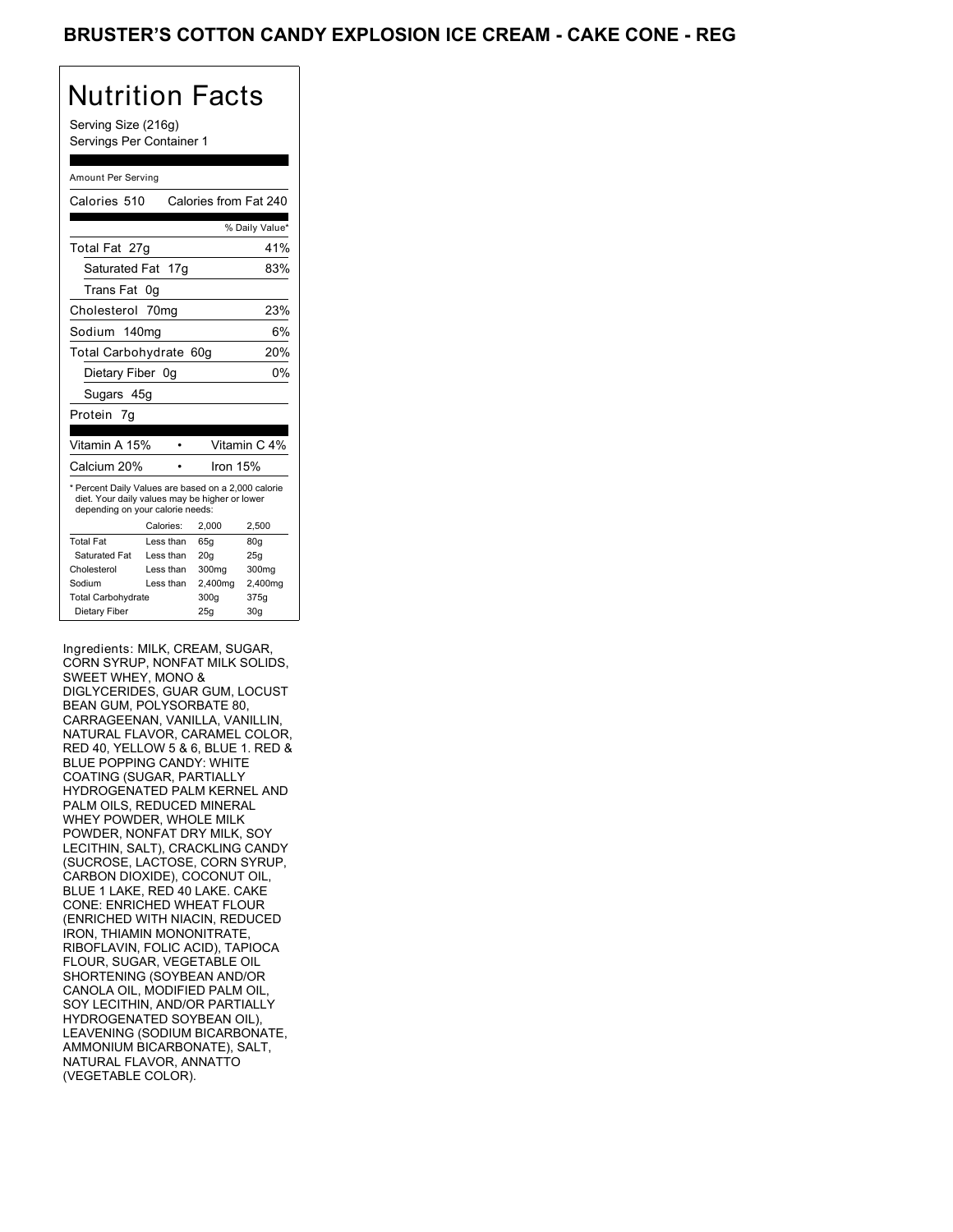### BRUSTER O OUTTUR UARDT EAT EUCH

## Nutrition Facts

Serving Size (286g) Servings Per Container 1

#### Amount Per Serving

| Calories 670                                                                                                                              |           | Calories from Fat 320 |                 |  |
|-------------------------------------------------------------------------------------------------------------------------------------------|-----------|-----------------------|-----------------|--|
|                                                                                                                                           |           |                       | % Daily Value*  |  |
| Total Fat 36g                                                                                                                             |           |                       | 55%             |  |
| Saturated Fat 22g                                                                                                                         |           |                       | 111%            |  |
| Trans Fat                                                                                                                                 | 0g        |                       |                 |  |
| Cholesterol                                                                                                                               | 95ma      |                       | 31%             |  |
| Sodium 180mg<br>8%                                                                                                                        |           |                       |                 |  |
| 26%<br>Total Carbohydrate 79g                                                                                                             |           |                       |                 |  |
| 0%<br>Dietary Fiber 0g                                                                                                                    |           |                       |                 |  |
| Sugars 60g                                                                                                                                |           |                       |                 |  |
| Protein<br>9g                                                                                                                             |           |                       |                 |  |
|                                                                                                                                           |           |                       |                 |  |
| Vitamin A 20%                                                                                                                             |           |                       | Vitamin C 6%    |  |
| Calcium 25%                                                                                                                               |           | Iron 20%              |                 |  |
| * Percent Daily Values are based on a 2,000 calorie<br>diet. Your daily values may be higher or lower<br>depending on your calorie needs: |           |                       |                 |  |
|                                                                                                                                           | Calories: | 2.000                 | 2,500           |  |
| <b>Total Fat</b>                                                                                                                          | Less than | 65q                   | 80q             |  |
| Saturated Fat                                                                                                                             | Less than | 20 <sub>g</sub>       | 25g             |  |
| Cholesterol                                                                                                                               | Less than | 300mg                 | 300mg           |  |
| Sodium                                                                                                                                    | Less than | 2,400mg               | 2,400mg         |  |
| <b>Total Carbohydrate</b>                                                                                                                 |           | 300g                  | 375g            |  |
| Dietary Fiber                                                                                                                             |           | 25q                   | 30 <sub>q</sub> |  |

Ingredients: MILK, CREAM, SUGAR, CORN SYRUP, NONFAT MILK SOLIDS, SWEET WHEY, MONO & DIGLYCERIDES, GUAR GUM, LOCUST BEAN GUM, POLYSORBATE 80, CARRAGEENAN, VANILLA, VANILLIN, NATURAL FLAVOR, CARAMEL COLOR, RED 40, YELLOW 5 & 6, BLUE 1. RED & BLUE POPPING CANDY: WHITE COATING (SUGAR, PARTIALLY HYDROGENATED PALM KERNEL AND PALM OILS, REDUCED MINERAL WHEY POWDER, WHOLE MILK POWDER, NONFAT DRY MILK, SOY LECITHIN, SALT), CRACKLING CANDY (SUCROSE, LACTOSE, CORN SYRUP, CARBON DIOXIDE), COCONUT OIL, BLUE 1 LAKE, RED 40 LAKE. CAKE CONE: ENRICHED WHEAT FLOUR (ENRICHED WITH NIACIN, REDUCED IRON, THIAMIN MONONITRATE, RIBOFLAVIN, FOLIC ACID), TAPIOCA FLOUR, SUGAR, VEGETABLE OIL SHORTENING (SOYBEAN AND/OR CANOLA OIL, MODIFIED PALM OIL, SOY LECITHIN, AND/OR PARTIALLY HYDROGENATED SOYBEAN OIL), LEAVENING (SODIUM BICARBONATE, AMMONIUM BICARBONATE), SALT, NATURAL FLAVOR, ANNATTO (VEGETABLE COLOR). **ERUSTER'S COTTON CANDY EXPLOSION ICE CREAM - CAKE CONE - LG**<br>
Narry from Pack<br>
Sample True of the state of the state of the state of the state of the state of the state of the state of the state of the state of the state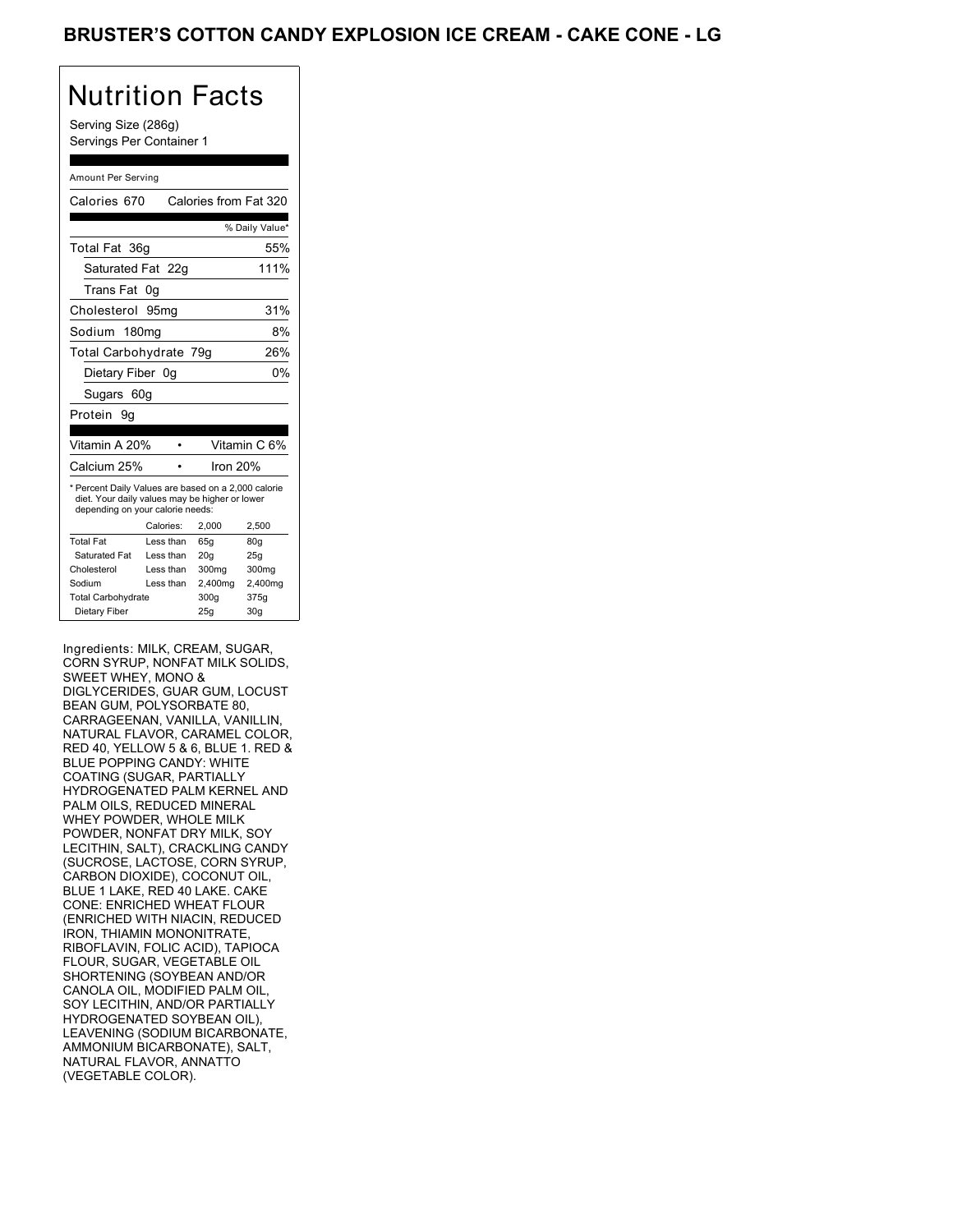## Nutrition Facts

Serving Size (170g) Servings Per Container 1

### Amount Per Serving

| Calories 450                                                                                                                              |           |                 | Calories from Fat 190 |  |
|-------------------------------------------------------------------------------------------------------------------------------------------|-----------|-----------------|-----------------------|--|
|                                                                                                                                           |           |                 | % Daily Value*        |  |
| Total Fat 21g                                                                                                                             |           |                 | 32%                   |  |
| Saturated Fat 12g                                                                                                                         |           |                 | 59%                   |  |
| Trans Fat                                                                                                                                 | 0g        |                 |                       |  |
| Cholesterol 55mg                                                                                                                          |           |                 | 18%                   |  |
| Sodium 85mg                                                                                                                               |           |                 | 4%                    |  |
| Total Carbohydrate 60g<br>20%                                                                                                             |           |                 |                       |  |
| 0%<br>Dietary Fiber 0g                                                                                                                    |           |                 |                       |  |
| Sugars 40g                                                                                                                                |           |                 |                       |  |
| Protein<br>6g                                                                                                                             |           |                 |                       |  |
|                                                                                                                                           |           |                 |                       |  |
| Vitamin A 10%                                                                                                                             |           |                 | Vitamin C 2%          |  |
| Calcium 15%                                                                                                                               |           |                 | Iron 10%              |  |
| * Percent Daily Values are based on a 2,000 calorie<br>diet. Your daily values may be higher or lower<br>depending on your calorie needs: |           |                 |                       |  |
|                                                                                                                                           | Calories: | 2,000           | 2,500                 |  |
| <b>Total Fat</b>                                                                                                                          | Less than | 65q             | 80q                   |  |
| Saturated Fat                                                                                                                             | Less than | 20 <sub>g</sub> | 25g                   |  |
| Cholesterol                                                                                                                               | Less than | 300mg           | 300mg                 |  |
| Sodium                                                                                                                                    | Less than | 2,400mg         | 2,400mg               |  |
| <b>Total Carbohydrate</b>                                                                                                                 |           |                 |                       |  |
|                                                                                                                                           |           | 300g            | 375g                  |  |

Ingredients: MILK, CREAM, SUGAR, CORN SYRUP, NONFAT MILK SOLIDS, SWEET WHEY, MONO & DIGLYCERIDES, GUAR GUM, LOCUST BEAN GUM, POLYSORBATE 80, CARRAGEENAN, VANILLA, VANILLIN, NATURAL FLAVOR, CARAMEL COLOR, RED 40, YELLOW 5 & 6, BLUE 1. RED & BLUE POPPING CANDY: WHITE COATING (SUGAR, PARTIALLY HYDROGENATED PALM KERNEL AND PALM OILS, REDUCED MINERAL WHEY POWDER, WHOLE MILK POWDER, NONFAT DRY MILK, SOY LECITHIN, SALT), CRACKLING CANDY (SUCROSE, LACTOSE, CORN SYRUP, CARBON DIOXIDE), COCONUT OIL, BLUE 1 LAKE, RED 40 LAKE. WAFFLE CONE: ENRICHED BLEACHED WHEAT FLOUR (ENRICHED WITH NIACIN, REDUCED IRON, THIAMIN MONONITRATE, RIBOFLAVIN, FOLIC ACID), SUGAR, VEGETABLE SHORTENING (PARTIALLY HYDROGENATED SOYBEAN AND COTTONSEED OILS), WHOLE EGG, ARTIFICIAL FLAVOR (INCLUDING MALTODEXTRIN, MODIFIED CORNSTARCH, BUTTER, BUTTERMILK), DEXTROSE, SOY LECITHIN, ARTIFICIAL VANILLA FLAVOR. **ERUSTER'S COTTON CANDY EXPLOSION ICE CREAM - WAFFLE CONE - SM**<br>
Northern first of the state of the state of the state of the state of the state of the state of the state of the state of the state of the state of the stat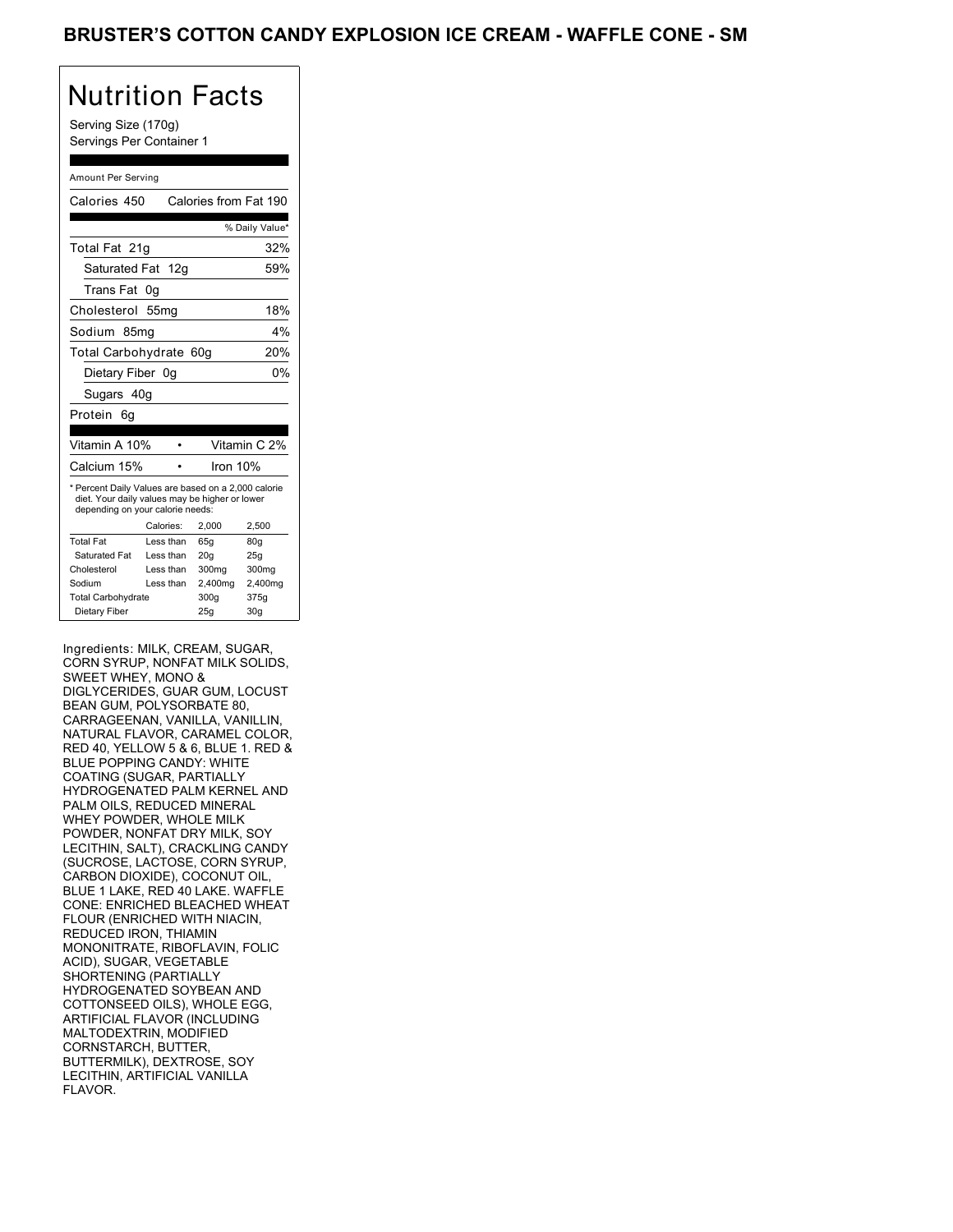### BROSTER O OOTTON CANDY EXTEQUION

## Nutrition Facts

Serving Size (240g) Servings Per Container 1

#### Amount Per Serving

| Calories 610                                                                                                                              |                               |                 |          | Calories from Fat 270 |  |
|-------------------------------------------------------------------------------------------------------------------------------------------|-------------------------------|-----------------|----------|-----------------------|--|
|                                                                                                                                           |                               |                 |          | % Daily Value*        |  |
| Total Fat 30g                                                                                                                             |                               |                 |          | 46%                   |  |
| Saturated Fat 17g                                                                                                                         |                               |                 |          | 87%                   |  |
| Trans Fat                                                                                                                                 | 0g                            |                 |          |                       |  |
| Cholesterol 80mg                                                                                                                          |                               |                 |          | 26%                   |  |
| Sodium 130mg                                                                                                                              | 5%                            |                 |          |                       |  |
|                                                                                                                                           | Total Carbohydrate 78g<br>26% |                 |          |                       |  |
| 0%<br>Dietary Fiber 0g                                                                                                                    |                               |                 |          |                       |  |
| Sugars 55g                                                                                                                                |                               |                 |          |                       |  |
| Protein<br>8g                                                                                                                             |                               |                 |          |                       |  |
|                                                                                                                                           |                               |                 |          |                       |  |
| Vitamin A 15%                                                                                                                             |                               |                 |          | Vitamin C 4%          |  |
| Calcium 20%                                                                                                                               |                               |                 | Iron 15% |                       |  |
| * Percent Daily Values are based on a 2,000 calorie<br>diet. Your daily values may be higher or lower<br>depending on your calorie needs: |                               |                 |          |                       |  |
|                                                                                                                                           | Calories:                     | 2,000           |          | 2,500                 |  |
| <b>Total Fat</b>                                                                                                                          | Less than                     | 65q             |          | 80q                   |  |
| Saturated Fat                                                                                                                             | Less than                     | 20 <sub>g</sub> |          | 25g                   |  |
| Cholesterol                                                                                                                               | Less than                     |                 | 300mg    | 300mg                 |  |
| Sodium                                                                                                                                    | Less than                     |                 | 2,400mg  | 2,400mg               |  |
| <b>Total Carbohydrate</b>                                                                                                                 |                               | 300g            |          | 375g                  |  |
| Dietary Fiber                                                                                                                             |                               | 25g             |          | 30 <sub>q</sub>       |  |

Ingredients: MILK, CREAM, SUGAR, CORN SYRUP, NONFAT MILK SOLIDS, SWEET WHEY, MONO & DIGLYCERIDES, GUAR GUM, LOCUST BEAN GUM, POLYSORBATE 80, CARRAGEENAN, VANILLA, VANILLIN, NATURAL FLAVOR, CARAMEL COLOR, RED 40, YELLOW 5 & 6, BLUE 1. RED & BLUE POPPING CANDY: WHITE COATING (SUGAR, PARTIALLY HYDROGENATED PALM KERNEL AND PALM OILS, REDUCED MINERAL WHEY POWDER, WHOLE MILK POWDER, NONFAT DRY MILK, SOY LECITHIN, SALT), CRACKLING CANDY (SUCROSE, LACTOSE, CORN SYRUP, CARBON DIOXIDE), COCONUT OIL, BLUE 1 LAKE, RED 40 LAKE. WAFFLE CONE: ENRICHED BLEACHED WHEAT FLOUR (ENRICHED WITH NIACIN, REDUCED IRON, THIAMIN MONONITRATE, RIBOFLAVIN, FOLIC ACID), SUGAR, VEGETABLE SHORTENING (PARTIALLY HYDROGENATED SOYBEAN AND COTTONSEED OILS), WHOLE EGG, ARTIFICIAL FLAVOR (INCLUDING MALTODEXTRIN, MODIFIED CORNSTARCH, BUTTER, BUTTERMILK), DEXTROSE, SOY LECITHIN, ARTIFICIAL VANILLA FLAVOR. **ERUSTER'S COTTON CANDY EXPLOSION ICE CREAM - WAFFLE CONE - REG\frac{0.044 \times 0.044 \times 0.044 \times 0.044 \times 0.044 \times 0.044 \times 0.044 \times 0.044 \times 0.044 \times 0.044 \times 0.044 \times 0.044 \times 0.044 \times 0.044 \times 0.044 \times 0.044 \times 0.044 \times 0.044 \times 0.044 \times 0.**